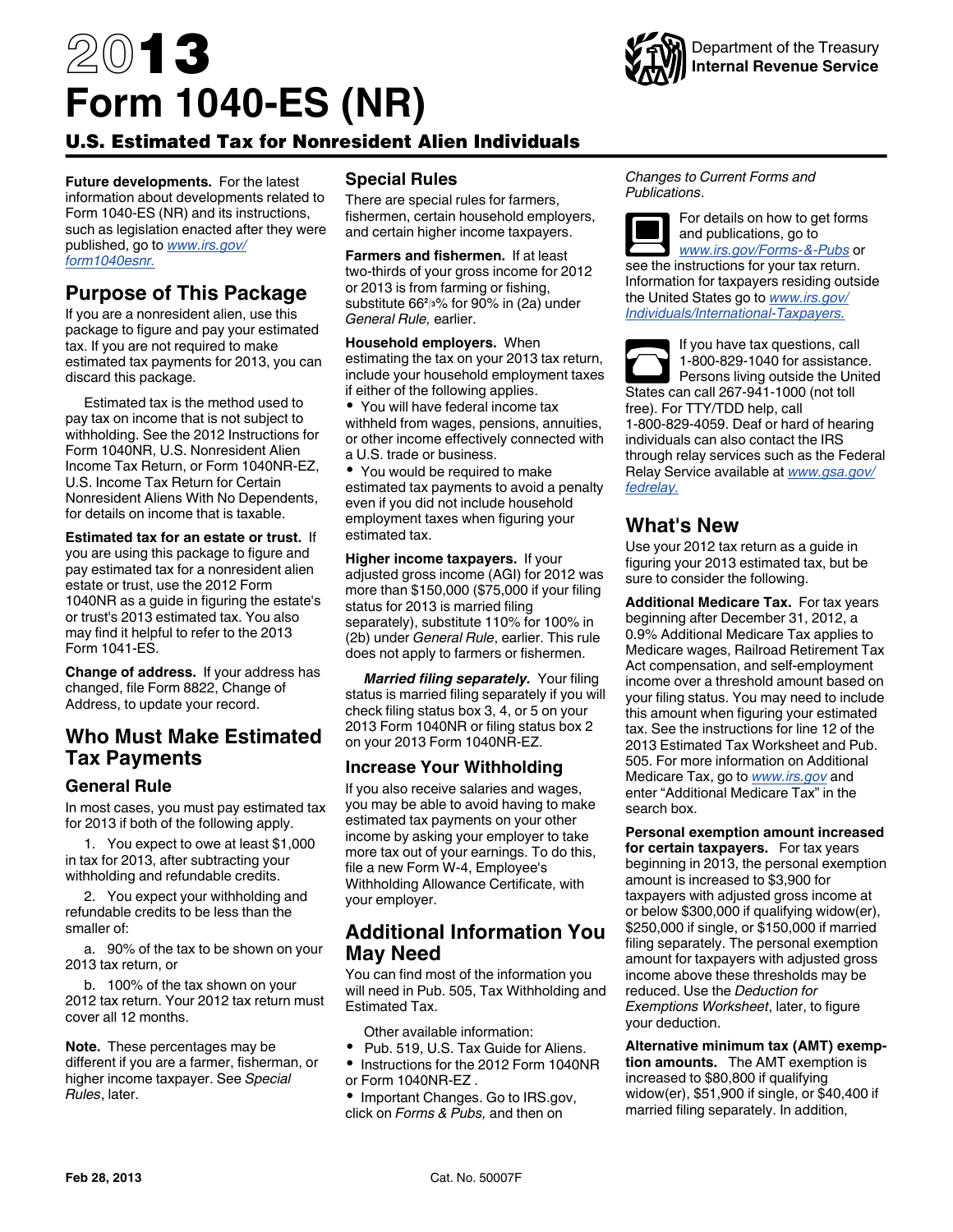

## **IRS Federal Income Tax Form for Tax Year 2013**

(Jan. 1, 2013 - Dec. 31, 2013)

Unfortunately, this form is currently not available for efiling by the IRS.

## **How do I file this 2013 Tax Return form?**

#### **After October 2014 you can no longer efile a 2013 Tax [Return.](http://www.google.com/url?q=http%3A%2F%2Fwww.efile.com%2Fwhere-to-mail-tax-return-form-irs-mailing-address-for-refund%2F&sa=D&sntz=1&usg=AFQjCNGVeFZ9_a-DUQLfnvbUkEwTnQF6nQ) If you need to file a 2013 Tax Return after October 2014 you have the following options:**

**1. You can [download](http://www.google.com/url?q=http%3A%2F%2Fwww.efile.com%2Fwhere-to-mail-tax-return-form-irs-mailing-address-for-refund%2F&sa=D&sntz=1&usg=AFQjCNGVeFZ9_a-DUQLfnvbUkEwTnQF6nQ) this form, prepare and [mail](http://www.google.com/url?q=http%3A%2F%2Fwww.efile.com%2Fwhere-to-mail-tax-return-form-irs-mailing-address-for-refund%2F&sa=D&sntz=1&usg=AFQjCNGVeFZ9_a-DUQLfnvbUkEwTnQF6nQ) it to the IRS**

**2. Work with an efile.com LIVE TaxPro [\(Accountant/CPA\)](http://www.google.com/url?q=http%3A%2F%2Fwww.efile.com%2Ftax-preparer%2Fstart-working-with-a-tax-pro%2F&sa=D&sntz=1&usg=AFQjCNF6kk1hYx8ZcZmEUuqzQA3I8DNRvw) online**

If you need to prepare tax returns for all other Tax Years please visit this page:

Forms for back taxes or [previous](http://www.google.com/url?q=http%3A%2F%2Fwww.efile.com%2Ffederal-income-tax-return-forms-prior-past-previous-irs-years%2F&sa=D&sntz=1&usg=AFQjCNGkwRZuw4htdce33XxCbysj9teXaA) year tax returns OR You can work with an [efile.com](http://www.google.com/url?q=http%3A%2F%2Fwww.efile.com%2Ftax-preparer%2Fstart-working-with-a-tax-pro%2F&sa=D&sntz=1&usg=AFQjCNF6kk1hYx8ZcZmEUuqzQA3I8DNRvw) LIVE TaxPro online

## **More Helpful Tax Information**

Find a wide range of current **[I](http://www.google.com/url?q=http%3A%2F%2Fwww.efile.com%2Firs-publication%2Firs-publications%2F&sa=D&sntz=1&usg=AFQjCNFhxTPrw59W3uYdiESEE7s6iKIQHQ)RS Tax [Publications](http://www.google.com/url?q=http%3A%2F%2Fwww.efile.com%2Firs-publication%2Firs-publications%2F&sa=D&sntz=1&usg=AFQjCNFhxTPrw59W3uYdiESEE7s6iKIQHQ)** on efile.com.

View a complete list of [Federal](http://www.google.com/url?q=http%3A%2F%2Fwww.efile.com%2Fefile%2Ffile-taxes-online%2F&sa=D&sntz=1&usg=AFQjCNE2WaP5Q5hD4ZJ4OcHwLoAOSqH-Pg) Tax Forms that can be prepared online and efiled together with [State](http://www.google.com/url?q=http%3A%2F%2Fwww.efile.com%2Fstate-tax%2Fstate-income-tax%2F&sa=D&sntz=1&usg=AFQjCNFz76g0WBvqbPhrHHFraJQ6RpMorQ) Tax [Forms.](http://www.google.com/url?q=http%3A%2F%2Fwww.efile.com%2Fstate-tax%2Fstate-income-tax%2F&sa=D&sntz=1&usg=AFQjCNFz76g0WBvqbPhrHHFraJQ6RpMorQ)

Use our *free Tax Tools, [Calculators](http://www.google.com/url?q=http%3A%2F%2Fwww.efile.com%2Ftax-estimate-calculation-free-help-advice-app-tools%2F&sa=D&sntz=1&usg=AFQjCNEm2w76lcibtCXddhoEswfbMW4SyA) and Educators* to estimate your tax refund or taxes owed.

**Got Tax Questions?** Ask an efile.com tax [representive](https://www.google.com/url?q=https%3A%2F%2Fwww.efile.com%2Ftax-service%2Fcontact%2Fefile-contact%2F&sa=D&sntz=1&usg=AFQjCNFTxgvL6sN3DEmUNTkho6iW5Hslmg)

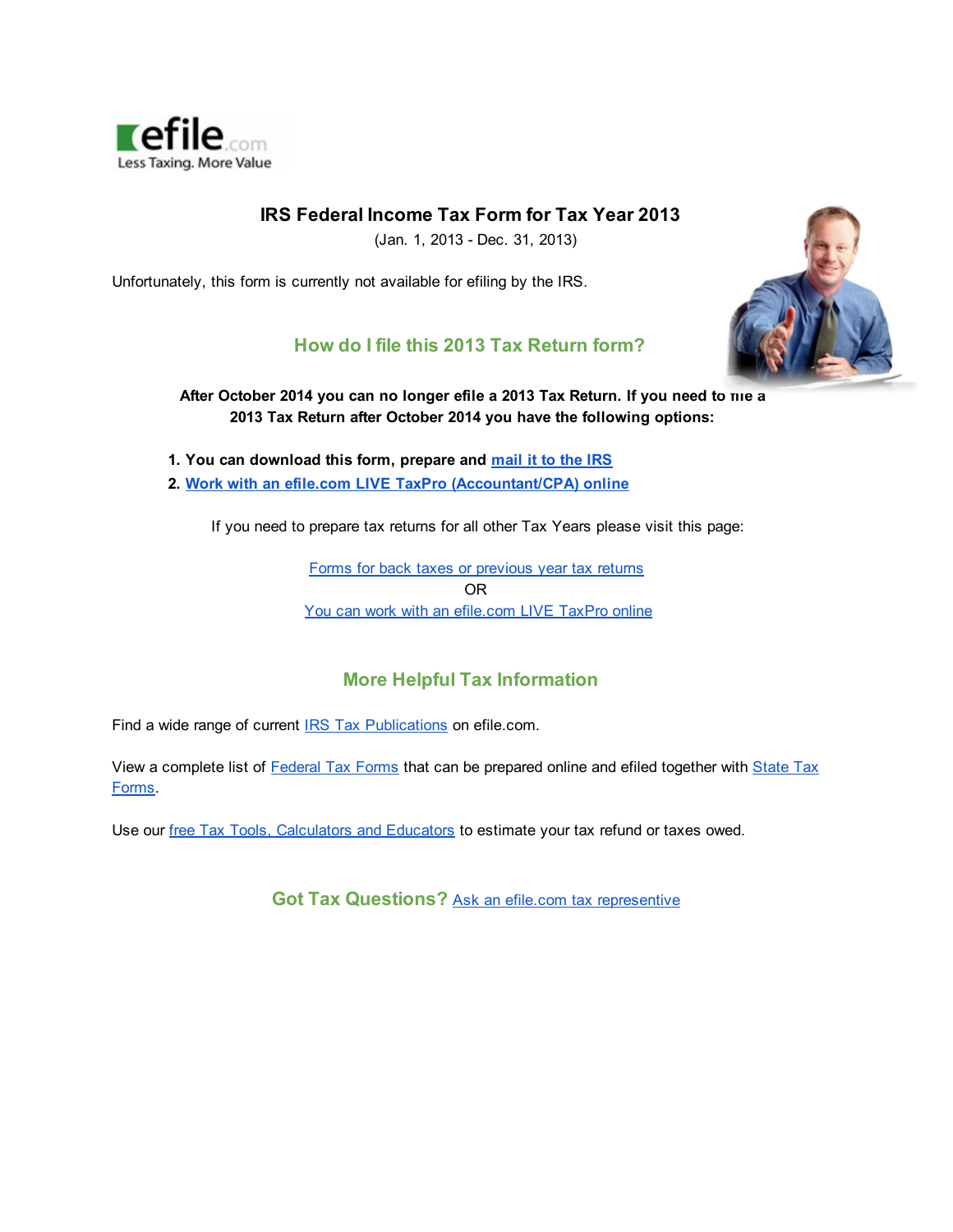nonrefundable credits are allowed against AMT.

**Limitation on itemized deductions.** 

Beginning in 2013, itemized deductions for taxpayers with adjusted gross income above \$300,000 if qualifying widow(er), \$250,000 if single, or \$150,000 if married filing separately, may be reduced.

**Standard mileage rate.** The rate for business use of your vehicle increased to **<sup>2</sup>** cents per mile. The rate for use of your vehicle to get medical care or move has increased to 24 cents per mile. The rate of 14 cents per mile for charitable use is unchanged.

#### **Social security and Medicare tax for**

**2013.** The rate of social security tax withholding (for employees only) is restored to 6.2% (.062) for wage payments made in 2013, up to the social security wage limit of \$113,700. The Medicare tax rate is 1.45%. There is no wage limit for the Medicare tax. The rate for net earnings from self-employment is 12.4% (.124), up to the social security wage limit of \$113,700. In addition, the deduction for self-employment tax has been restored to 50%.

#### **Adoption credit and adoption assis-**

**tance.** Beginning in 2013, the maximum adoption credit will be \$12,970 and the credit is not refundable. The maximum amount of adoption assistance amount that can be excluded from gross income \$12,970. The amount of the credit or excludable assistance begins to phase out for taxpayers with modified AGI in excess of \$194,580 and is completely phased out for taxpayers with modified AGI of \$234,580 or more.

**Capital gains and dividend rates for high income individuals.** For tax year 2013, your capital gains and dividends rate will depend on your income.

## **How To Figure Your Estimated Tax**

You will need:

The 2013 Estimated Tax Worksheet.

The *Instructions for the 2013 Estimated Tax Worksheet*.

The 2013 Tax Rate Schedules for your filing status.\*

Your 2012 tax return and instructions to use as a guide to figuring your income, deductions, and credits ( but be sure to consider the items listed under *What's New,* earlier.

\* If you are married, you generally must use Tax Rate Schedule Y. For exceptions, see Pub. 519, chapter 5.

**Matching estimated tax payments to income.** If you receive your income unevenly throughout the year (for example, because you operate your

business on a seasonal basis or you have a large capital gain late in the year), you may be able to lower or eliminate the amount of your required estimated tax payment for one or more periods by using the annualized income installment method. See chapter 2 of Pub. 505 for details.

**Changing your estimated tax.** To amend or correct your estimated tax, see *How To Amend Estimated Tax Payments*, later.

*You cannot make joint estimated tax payments if you or your*   $\sum_{\text{cavnor}}$  tax payments if you or your<br>spouse is a nonresident alien, *you are separated under a decree of divorce or separate maintenance, or you and your spouse have different tax years.*

## **Payment Due Dates**

If you have wages subject to U.S. income tax withholding, you can pay all of your estimated tax by April 15, 2013, or in four equal amounts by the dates shown below.

| 1st payment $\ldots$ .                            | Apr. 15, 2013  |
|---------------------------------------------------|----------------|
| 2nd payment $\ldots$                              | Jun. 17, 2013  |
| 3rd payment                                       | Sep. 16, 2013  |
| 4th payment                                       | Jan. 15, 2014* |
| * You do not have to make the payment due January |                |
| 15, 2014, if you file your 2013 Form 1040NR or    |                |
| 1040NR-EZ by January 31, 2014, and pay the entire |                |
| balance due with your return.                     |                |

If you do not have wages subject to U.S. income tax withholding, you can pay all of your estimated tax by June 17, 2013, or you can pay it in three installments. If you pay the tax in three installments,  $1/2$  is due by June 17, 2013,  $\frac{1}{4}$  is due by September 16, 2013, and **<sup>4</sup>** is due by January 15, 2014.

*We do not send notices reminding you to make your extrict continued tax payments. You**estimated tax payments. You must make each payment by the due date.*

If you mail your payment in the United States and it is postmarked by the due date, the date of the U.S. postmark is considered the date of the payment. If your payments are late or you did not pay enough, you may be charged a penalty for underpaying your tax. See *When a Penalty Is Applied*, later.

*If you want, you can make more than four estimated tax payments. To do so, make a copy of one of your unused estimated tax payment vouchers, fill it in, and mail it with your payment. If you make more than four payments, to avoid a penalty make sure the total of the amounts you pay during a payment period is at least as much as the amount required to be paid by the due date for that period. For other payment methods, see* Pay Electronically*, later.* **TIP**

## **No income subject to estimated tax**

<sup>1</sup>/2 cents per mile. The rate for use of the later and the matter rate of the contract of the contract of the later that the summated rate of the contract of Estimated Tax by **during first payment period.** If, after April 1, 2013, you have a large change in income, deductions, additional taxes, or credits that requires you to start making estimated tax payments, you should figure the amount of your estimated tax payments by using the annualized income installment method, explained in chapter 2 of Pub. 505. If you use the annualized income installment method, file Form 2210, Underpayment of Estimated Tax by Individuals, Estates, and Trusts, including Schedule AI, with your 2013 tax return even if no penalty is owed.

> **Farmers and fishermen.** If at least two-thirds of your gross income for 2012 or 2013 is from farming or fishing, you can do one of the following.

> • Pay all of your estimated tax by January 15, 2013.

• File your 2013 Form 1040NR by March 3, 2014, and pay the total tax due. In this case, 2013 estimated tax payments are not required to avoid a penalty.

**Fiscal year taxpayers.** You are on a fiscal year if your 12-month tax period ends on any day except December 31. Due dates for fiscal year taxpayers are the 15th day of the 4th (if applicable), 6th, and 9th months of your current fiscal year and the 1st month of the following fiscal year. If any payment date falls on a Saturday, Sunday, or legal holiday, use the next business day.

## **Name Change**

you pay the tax in three installments, **<sup>1</sup>** marriage, divorce, etc., and you made due by June 17, 2013, <sup>1</sup>/<sub>4</sub> is due by estimated tax payments using your former <sup>1</sup>/<sub>4</sub> is due by January 15, 2014. your 2013 income tax return. On the If you changed your name because of estimated tax payments using your former name, attach a statement to the front of statement, show all of the estimated tax payments you made for 2013 and the name and identifying number under which you made the payments.

> If your identifying number is a social security number, be sure to report the change to your local Social Security Administration office before filing your 2013 tax return. This prevents delays in processing your return and issuing refunds. It also safeguards your future social security benefits. For more details, call the Social Security Administration at 1-800-772-1213 (TTY/TDD 1-800-325-0778).

If your identifying number is an IRS-issued individual taxpayer identification number (ITIN), you do not have to contact the Social Security Administration.

## **How To Amend Estimated Tax Payments**

To change or amend your estimated tax payments, refigure your total estimated tax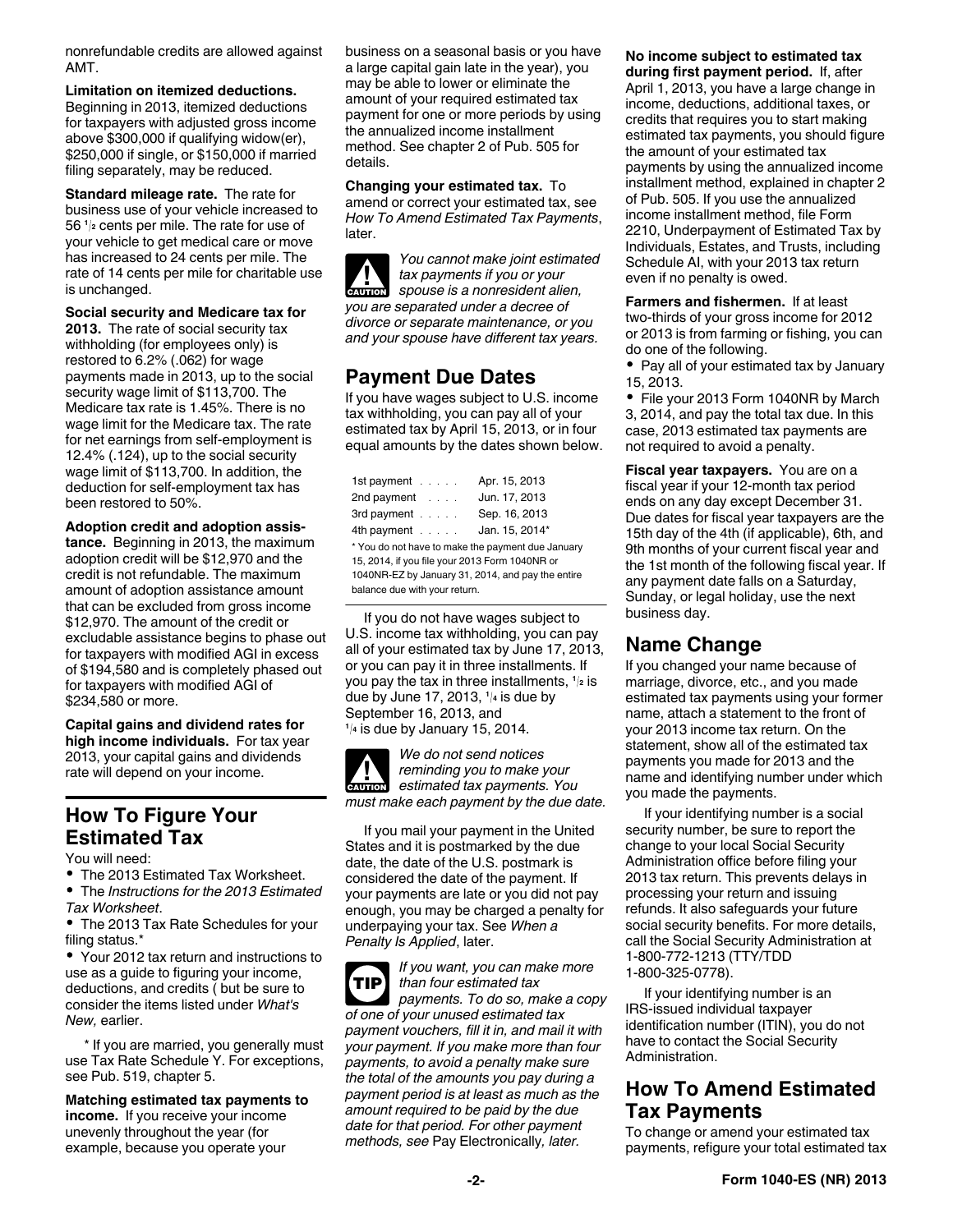payments due (line 19a of the *2013 Estimated Tax Worksheet*, later). Then, to figure the payment due for each remaining payment period, see *Amended estimated tax* under *Regular Installment Method* in chapter 2 of Pub. 505. If an estimated tax payment for a previous period is less than one-fourth of your amended estimated tax, you may owe a penalty when you file your return.

## **When a Penalty Is Applied**

In some cases, you may owe a penalty when you file your return. The penalty is imposed on each underpayment for the number of days it remains unpaid. A penalty may be applied if you did not pay enough estimated tax for the year or you did not make the payments on time or in the required amount. A penalty may apply even if you have an overpayment on your tax return.

The penalty may be waived under certain conditions. See chapter 4 of Pub. 505 for details.

## **How To Pay Estimated Tax**

#### **Pay Online**

Paying online is convenient and secure and helps make sure we get your payments on time. You can pay online using either of the following electronic payment options.

- Direct transfer from your bank account.
- Credit or debit card.

For information on paying your taxes electronically, go to *[www.irs.gov/e-pay](http://www.irs.gov/e-pay)*.

#### **Pay by Phone**

Paying by phone is another safe and secure method of paying electronically. Use one of the following methods.

- Direct transfer from your bank account.
- Credit or debit card.

To pay by direct transfer from your bank account, call EFTPS Customer Service at 1-800- 555-4477 (English) or 1-800-244-4829 (Espanol). People who are deaf, hard of hearing, or have a speech disability and who have access to TTY/TDD equipment can call 1-800-733-4829.

To pay using a credit or debit card, you can call one of the following service providers. There is a convenience fee charged by these providers that varies by provider, card type, and payment amount. Official Payments Corporation 1-888-UPAY-TAX TM (1-888-872-9829) *[www.officialpayments.com](http://www.officialpayments.com)*

Link2Gov Corporation 1-888-PAY-1040 TM (1-888-729-1040) *[www.PAY1040.com](http://www.PAY1040.com)*

**WorldPav** 1-888-9-PAY-TAX TM (1-888-972-9829) *[www.payUSAtax.com](http://www.payUSAtax.com)*

For the latest details on how to pay by phone, go to *[www.irs.gov/e-pay.](http://www.irs.gov/e-pay)*

#### **Pay by Check or Money Order Using the Estimated Tax Payment Voucher**

There is a separate estimated tax payment voucher for each due date. The due date is shown in the upper right corner. Complete and send in the voucher only if you are making a payment by check or money order.

To complete the voucher, do the following.

• Print or type your name, address, and social security number (SSN) in the space provided on the estimated tax payment voucher. If you do not have and are not eligible to get an SSN, enter your ITIN. To apply for an ITIN, use Form W-7, Application for IRS Individual Taxpayer Identification Number. For additional information go to IRS.gov and enter "ITIN" in the keyword search box. If you are filing the return for a trust or estate, enter the EIN of the trust or estate.

• Enter in the box provided on the estimated tax payment voucher only the amount you are sending in by check or money order. When making payments of estimated tax, be sure to take into account any 2012 overpayment that you choose to credit against your 2013 tax, but do not include the overpayment amount in this box.

• Make your check or money order payable to "United States Treasury." Do not send cash. To help process your payment accurately, enter the amount on the right side of the check like this: \$ XXX.XX. Do not use dashes or lines (for example, do not enter "\$ XXX-"

or "\$ XXX **xx <sup>100</sup>**").

Enter "2013 Form 1040-ES (NR)" and your identifying number (SSN, ITIN, or EIN) on your check or money order. Enclose, but do not staple or attach, your payment with the estimated tax

payment voucher.

• Mail your estimated tax payment voucher to the following address.

Internal Revenue Service P.O. Box 1300 Charlotte, NC 28201-1300 U.S.A.

Also, note that only the U.S. Postal Service can deliver to P.O. boxes.

#### **Instructions for the 2013 Estimated Tax Worksheet**

**Line 1. Adjusted gross income.** Use your 2012 tax return and instructions as a guide to figuring the adjusted gross income you expect in 2013 (but be sure to consider the items listed under *What's New*, earlier). For more details on figuring your adjusted gross income, see Expected AGI—Line 1 in chapter 2 of Pub. 505.

If you are self-employed, be sure to take into account the deduction for your self-employment tax. Use the 2013 Self-Employment Tax and Deduction Worksheet for Lines 1 and 11 of the Estimated Tax Worksheet to figure the amount to subtract when figuring your expected AGI. This worksheet also will give you the amount to enter on line 11 of your estimated tax worksheet.

**Line 2. Estimated itemized deductions** 

Your total itemized deductions may be reduced. If your line 1 estimated AGI is over \$300,000 if qualifying widow(er), \$250,000 if single, or \$150,000 if married filing separately, use the *Itemized Deductions Worksheet,* later, to figure the amount to enter on line 2.

**Line 4. Exemptions.** If your line 1 estimated adjusted gross income is more than \$300,000 if qualifying widow(er), \$250,000 if single, or \$150,000 if married filing separately, use the *Deduction for Exemptions Worksheet*, later, to figure the exemption amount. Otherwise, multiply \$3,900 by the number of exemptions to which you are entitled.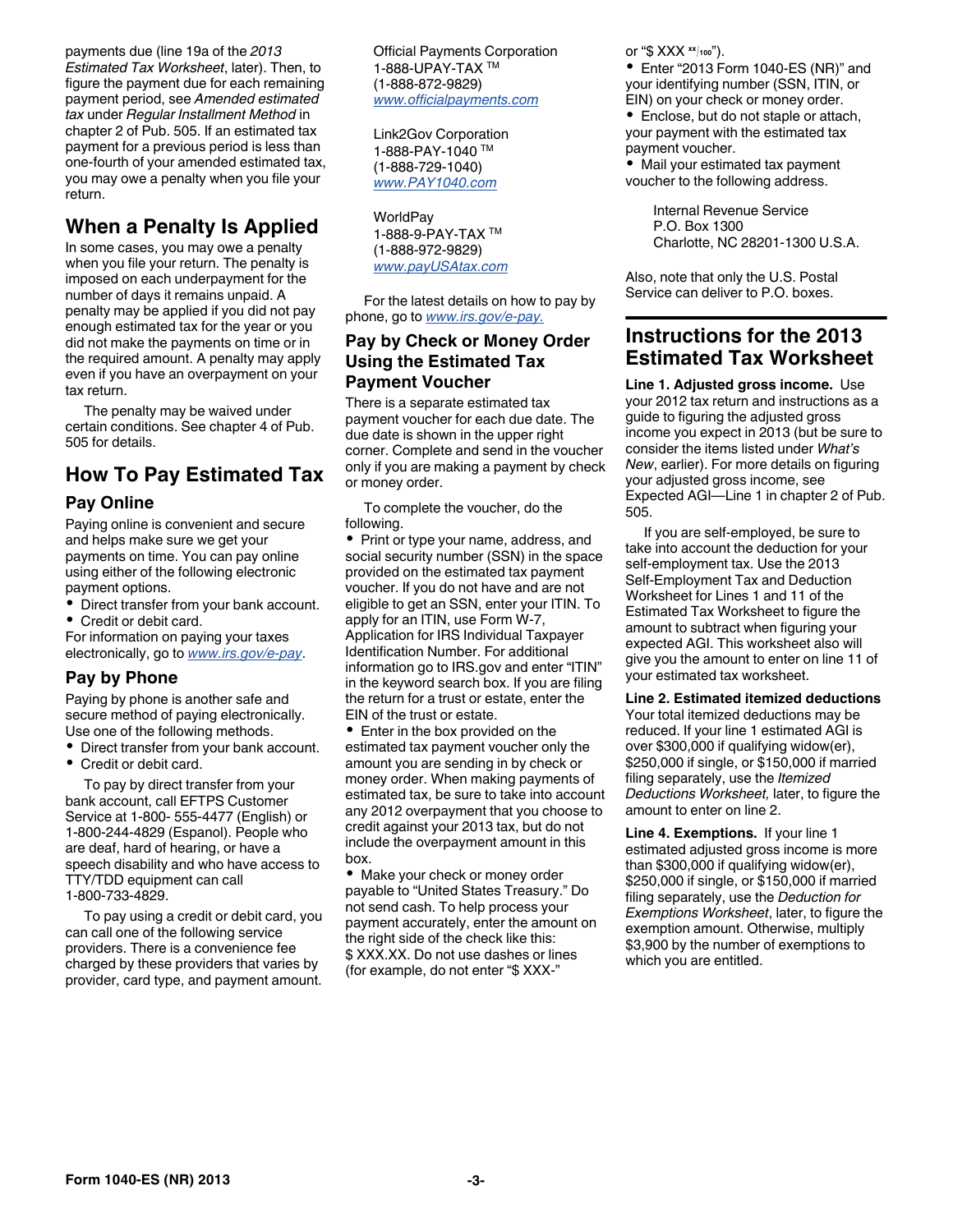#### **Deduction for Exemptions Worksheet**

|    | 1. Is the amount of your estimated AGI on line 1 of the Estimated Tax Worksheet more than \$300,000 if qualifying<br>widow(er), \$250,000 if single, or \$150,000 if married filing separately?                                  |    |  |  |  |  |  |  |  |
|----|----------------------------------------------------------------------------------------------------------------------------------------------------------------------------------------------------------------------------------|----|--|--|--|--|--|--|--|
|    | No. Multiply \$3,900 by the total number of exemptions you are permitted to claim on your income tax return. Enter<br>the amount on line 4 of the 2013 Estimated Tax Worksheet. Do not complete the remainder of this worksheet. |    |  |  |  |  |  |  |  |
|    | Yes. Go to line 2.                                                                                                                                                                                                               |    |  |  |  |  |  |  |  |
| 2. |                                                                                                                                                                                                                                  |    |  |  |  |  |  |  |  |
| 3. | Enter the amount of your estimated AGI from line 1 of your 2013                                                                                                                                                                  |    |  |  |  |  |  |  |  |
|    | 4. Enter \$300,000 if qualifying widow(er), \$250,000 if single, or \$150,000 if                                                                                                                                                 |    |  |  |  |  |  |  |  |
|    |                                                                                                                                                                                                                                  |    |  |  |  |  |  |  |  |
| 6. | Is line 5 more than \$122,500 (\$61,250 if married separately)?                                                                                                                                                                  |    |  |  |  |  |  |  |  |
|    | Yes. You cannot take a deduction for exemptions. Enter -0- on line 4 of<br>your 2013 Estimated Tax Worksheet. Do not complete the remainder<br>of this worksheet.                                                                |    |  |  |  |  |  |  |  |
|    | No. Divide line 5 by \$2,500 (\$1,250 if married filing separately). If the<br>result is not a whole number, increase it to the next higher whole number                                                                         |    |  |  |  |  |  |  |  |
|    | 7. Multiply line 6 by 2% (.02) and enter the result as a decimal, but not more<br>7.                                                                                                                                             |    |  |  |  |  |  |  |  |
|    |                                                                                                                                                                                                                                  |    |  |  |  |  |  |  |  |
| 8. |                                                                                                                                                                                                                                  |    |  |  |  |  |  |  |  |
| 9. | Deduction for exemptions. Subtract line 8 from line 2. Enter the result here and on line 4 of                                                                                                                                    | 9. |  |  |  |  |  |  |  |

**Line 9. Credits.** See the 2012 Form 1040NR, lines 45 through 50, and the related instructions for the types of credits allowed. Also see the product page for

Form 1040NR and instructions at *[www.irs.gov/form1040nr](http://www.irs.gov/form1040nr)* for updates.

**Line 11. Self-employment tax.** Enter your self-employment tax on line 11.

When estimating your 2013 net earnings from self-employment, be sure to use only 92.35% (.9235) of your total net profit from self-employment.

|     | <b>Itemized Deductions Worksheet</b>                                                                                                                                                                                                                 |    | <b>Keep for Your Records</b> |
|-----|------------------------------------------------------------------------------------------------------------------------------------------------------------------------------------------------------------------------------------------------------|----|------------------------------|
| 1.  |                                                                                                                                                                                                                                                      |    |                              |
| 2.  | Enter the total amount included on line 1 above for medical and dental expenses,<br>investment interest expense, casualty or theft losses of personal use property, casualty and<br>theft losses from income-producing property, and gambling losses |    | 2.                           |
| 3.  | Subtract line 2 from line 1. If zero or less, stop here; enter the amount from line 1 above on                                                                                                                                                       |    | 3.                           |
| 4.  |                                                                                                                                                                                                                                                      |    |                              |
| 5.  | Enter the amount of your estimated AGI from line 1 of your 2013                                                                                                                                                                                      | 5. |                              |
| 6.  | Enter \$300,000 if qualifying widow(er), \$250,000 if single, or \$150,000                                                                                                                                                                           | 6. |                              |
| 7.  | Subtract line 6 from line 5. If zero or less, stop here; enter the amount<br>from line 1 above on line 2 of the 2013 Estimated Tax<br>Worksheet                                                                                                      |    |                              |
| 8.  |                                                                                                                                                                                                                                                      |    |                              |
| 9.  |                                                                                                                                                                                                                                                      |    |                              |
| 10. | Total itemized deductions. Subtract line 9 from line 1. Enter the result here and on line 2                                                                                                                                                          |    | 10.                          |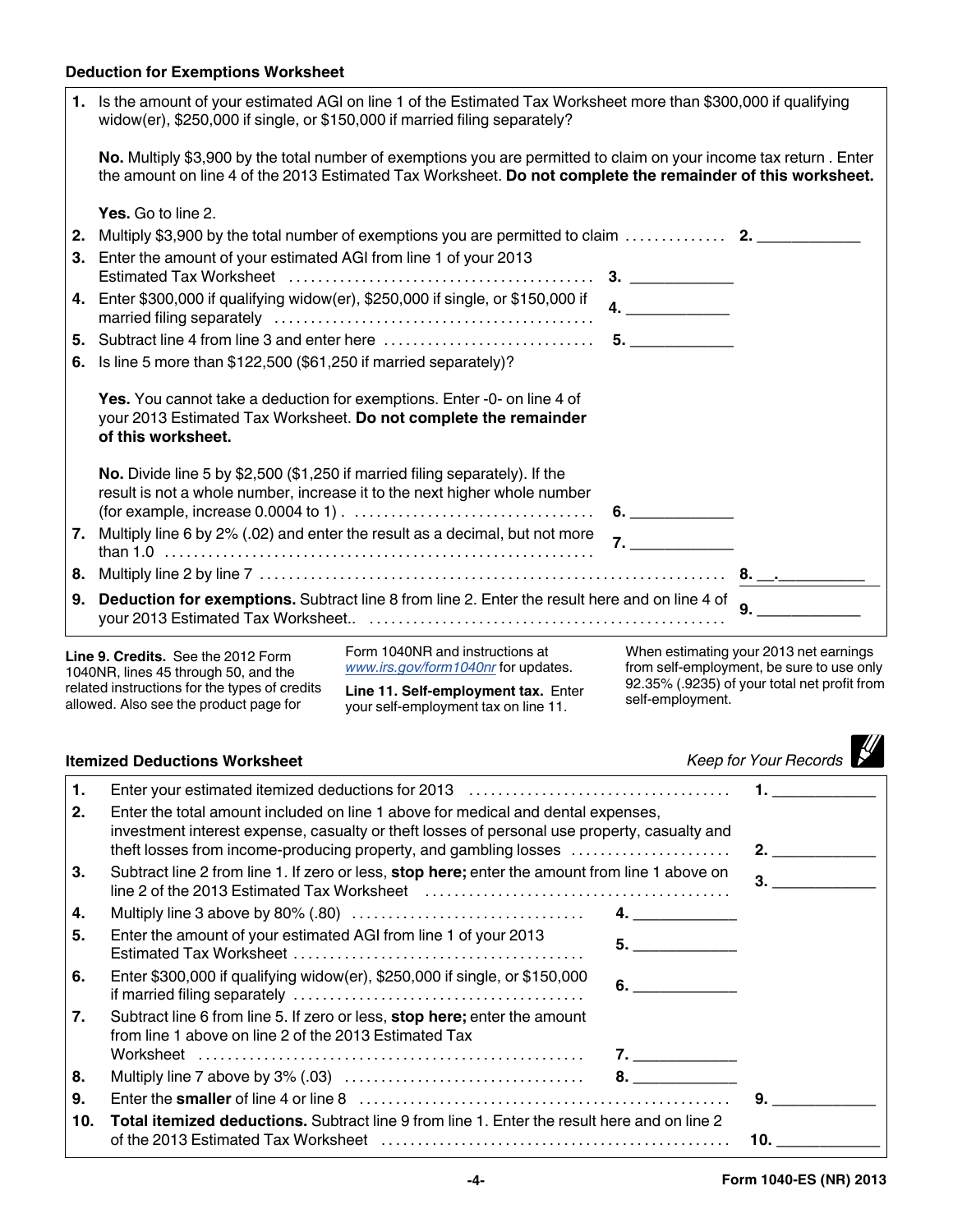**Line 12. Other taxes.** Use the instructions for the 2012 Form 1040NR to determine if you expect to owe, for 2013, any of the taxes that are entered on Form 1040NR, lines 56 (additional tax on distributions only), 58a, 58b, and 59. Also take into consideration the Additional Medicare Tax, discussed later. On line 12, enter the total of those taxes, subject to the following two exceptions.

*Exception 1.* Include household employment taxes from Form 1040NR, line 58a, on this line only if:

You will have federal income tax withheld from wages, pensions, annuities, or other income effectively connected with a U.S. trade or business, or

• You would be required to make estimated tax payments (to avoid a penalty) even if you did not include household employment taxes when figuring your estimated tax.

If you meet one or both of the above, include in the amount on line 12 the total of your household employment taxes.

*Exception 2.* Of the amounts for other taxes that may be entered on Form 1040NR, line 59, do not include on line 12: recapture of a federal mortgage subsidy, uncollected social security and Medicare tax or RRTA tax on tips or group-term life insurance, excise tax on excess golden parachute payments, look-back interest due under section 167(g) or 460(b), excise tax on insider stock compensation from an expatriated corporation, or additional tax on advance payments of health coverage tax credit when not eligible. These taxes are not required to be paid until the due date of your income tax return (not including extensions).

*Additional Medicare Tax.* Beginning in 2013, a 0.9% Additional Medicare Tax applies to your combined Medicare wages and self-employment income and/or your RRTA compensation that exceeds a threshold amount. The threshold amount is \$200,000 (\$125,000 for married taxpayers who file separately).

Medicare wages and self-employment income are combined to determine if your income exceeds the threshold amount. A self-employment loss should not be considered for purposes of this tax. RRTA compensation should be separately compared to the threshold. Your employer is responsible for withholding the 0.9% Additional Medicare Tax on Medicare wages or RRTA compensation it pays to you in excess of \$200,000 in 2013. You should consider this withholding, if applicable, in determining whether you need to make an estimated payment.

*Repayment of first-time homebuyer credit.* If you purchased a home in 2008 and claimed the first-time homebuyer credit, repayment of that credit began with your 2010 tax return and will continue until the credit is fully repaid. If the home ceases to be your main home, then the unpaid balance of the credit is to be repaid on the return for the year when the home is no longer your main home.

If you purchased a home in 2009, 2010, or 2011 and claimed the first-time homebuyer credit, you must maintain that home as your main home for at least 36 months to avoid having to repay the credit.

For details about repaying the first-time homebuyer credit, see the Instructions for Form 5405, Repayment of the First-Time Homebuyer Credit .

**Line 17b. Prior year's tax.** Enter the 2012 tax you figure according to the instructions in *Figuring your 2012 tax,*  later, unless you meet one of the following exceptions.

• If the adjusted gross income shown on your 2012 return is more than \$150,000 (\$75,000 if you will file as married filing separately (see *Married filing separately* in *Special Rules,* earlier) for 2013), enter 110% of your 2012 tax as figured later. **Note.** This does not apply to farmers or fishermen.

• If you filed as married filing jointly for 2012, but you will not file a joint return for 2013 (for example, because you are a nonresident alien who does not elect to be treated as a U.S. resident (see Pub. 519)), see *General Rule* in chapter 4 of Pub. 505 to figure your share of the 2012 tax to enter on line 17b.

If you did not file a return for 2012 or your 2012 tax year was less than 12 full months, do not complete line 17b. Instead, enter the amount from line 17a on line 17c.

*Figuring your 2012 tax.* Use the following instructions to figure your 2012 tax.

1. **Form 1040NR—** Use the tax amount shown on line 60 of your 2012 Form 1040NR **reduced** by:

a. Unreported social security and Medicare tax or RRTA tax from Form 1040NR, line 55;

b. Any tax included on line 56 on excess contributions to IRAs, Archer MSAs, Coverdell education savings accounts, and health savings accounts, or on excess accumulations in qualified retirement plans;

c. Amounts on line 59 as listed in *Exception 2*, earlier; and

d. Any refundable credit amounts on lines 63 and 66, and credits from Forms 8801 and 8885 included on line 67.

2. **Form 1040NR-EZ—** Use the tax amount shown on line 15 of your 2012 Form 1040NR-EZ .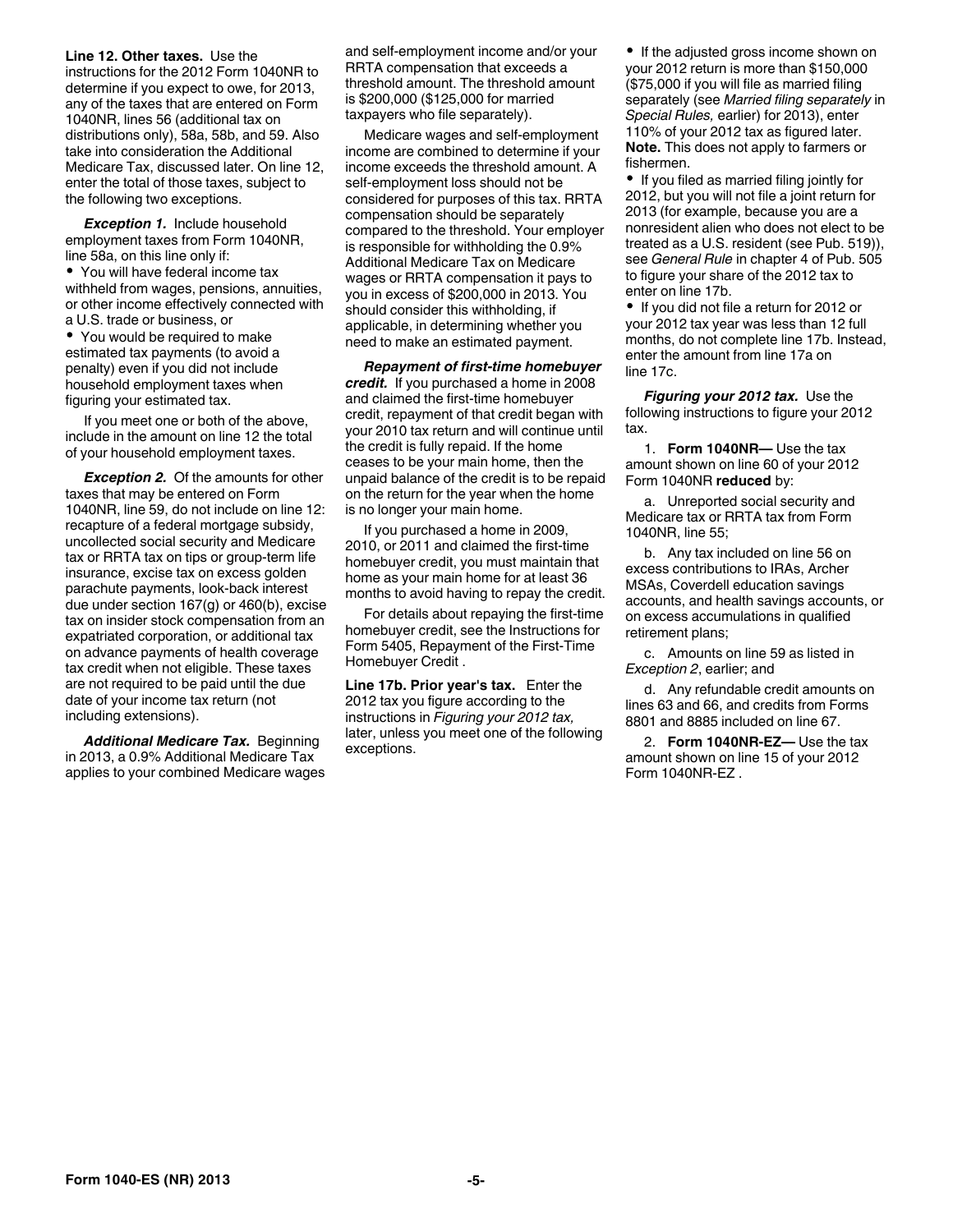#### **2013 Tax Rate Schedules**

**Caution:** *Do not use these Tax Rate Schedules to figure your 2012 taxes. Use only to figure your 2013 estimated taxes.*

|                                      |                         | Schedule X-Use if your 2013 filing status is Single                           | Widower                   |                            | Schedule Z-Use if your 2013 filing status is Qualifying Widow or                                                                                                                |                                                                     |                           |
|--------------------------------------|-------------------------|-------------------------------------------------------------------------------|---------------------------|----------------------------|---------------------------------------------------------------------------------------------------------------------------------------------------------------------------------|---------------------------------------------------------------------|---------------------------|
| If line 5 is:<br>$Over-$             | <b>But not</b><br>over- | The tax is:                                                                   | of the<br>amount<br>over- | If line $5$ is:<br>$Over-$ | But not<br>over-                                                                                                                                                                | The tax is:                                                         | of the<br>amount<br>over- |
| \$0                                  | \$8,925                 | $-10.0\%$                                                                     | \$0                       | \$0                        | \$17,850                                                                                                                                                                        | $--- 10.0%$                                                         | \$0                       |
| 8,925                                | 36,250                  | $$892.50 + 15.0\%$                                                            | 8,925                     | 17,850                     | 72,500                                                                                                                                                                          | $$1,785.00 + 15.0\%$                                                | 17,850                    |
| 36,250                               | 87,850                  | $4,991.25 + 25.0\%$                                                           | 36,250                    | 72,500                     | 146,400                                                                                                                                                                         | $9,982.50 + 25.0\%$                                                 | 72,500                    |
| 87.850                               | 183,250                 | 17,891.25 + 28.0%                                                             | 87,850                    | 146.400                    | 223.050                                                                                                                                                                         | $$28.457.50 + 28.0\%$                                               | 146,400                   |
| 183,250                              | 398,350                 | $44,603.25 + 33.0\%$                                                          | 183,250                   | 223,050                    | 398,350                                                                                                                                                                         | $49,919.50 + 33.0\%$                                                | 223,050                   |
| 398.350                              | 400.000                 | $115,586.25 + 35.0\%$                                                         | 398,350                   | 398,350                    | 450,000                                                                                                                                                                         | 107,768.50 + 35.0%                                                  | 398,350                   |
| 400,000                              | .                       | 116, 163. 75 + 39. 6%                                                         | 400,000                   | 450,000                    | $\frac{1}{2} \left( \frac{1}{2} \right) \left( \frac{1}{2} \right) \left( \frac{1}{2} \right) \left( \frac{1}{2} \right) \left( \frac{1}{2} \right) \left( \frac{1}{2} \right)$ | 125,846.00 + 39.6%                                                  | 450,000                   |
|                                      |                         | <b>Schedule Y—Use if your 2013 filing status is Married filing separately</b> |                           |                            |                                                                                                                                                                                 | <b>Schedule W—Use if your 2013 filing status is Estate or Trust</b> |                           |
| (defined in Special Rules, earlier.) |                         |                                                                               |                           |                            |                                                                                                                                                                                 |                                                                     |                           |
|                                      |                         |                                                                               | of the                    |                            |                                                                                                                                                                                 |                                                                     | of the                    |
| If line $5$ is:                      | <b>But not</b>          | The tax is:                                                                   | amount                    | If line $5$ is:            | But not                                                                                                                                                                         | The tax is:                                                         | amount                    |
| $Over-$                              | $over-$                 |                                                                               | over-                     | Over-                      | over-                                                                                                                                                                           |                                                                     | over-                     |
| \$0                                  | \$8,925                 | $--- 10.0%$                                                                   | \$0                       | \$0                        | \$2,450                                                                                                                                                                         | $-15.0%$                                                            | \$0                       |
| 8,925                                | 36,250                  | $$892.50 + 15.0\%$                                                            | 8,925                     | 2,450                      | 5.700                                                                                                                                                                           | $$367.50 + 25.0\%$                                                  | 2,450                     |
| 36,250                               | 73,200                  | $$4,991.25 + 25.0\%$                                                          | 36,250                    | 5,700                      | 8.750                                                                                                                                                                           | $1,180.00 + 28.0\%$                                                 | 5,700                     |
| 73,200                               | 111,525                 | $14,228.75 + 28.0\%$                                                          | 73,200                    | 8,750                      | 11,950                                                                                                                                                                          | $2,034.00 + 33.0\%$                                                 | 8,750                     |
| 111,525                              | 199,175                 | 24,959.75 + 33.0%                                                             | 111,525                   | 11,950                     |                                                                                                                                                                                 | $3,090.00 + 39.6\%$                                                 | 11,950                    |
| 199,175                              | 225,000                 | $53,884.25 + 35.0\%$                                                          | 199,175                   |                            |                                                                                                                                                                                 |                                                                     |                           |
| 225,000                              |                         | 62,923.00 + 39.6%                                                             | 225,000                   |                            |                                                                                                                                                                                 |                                                                     |                           |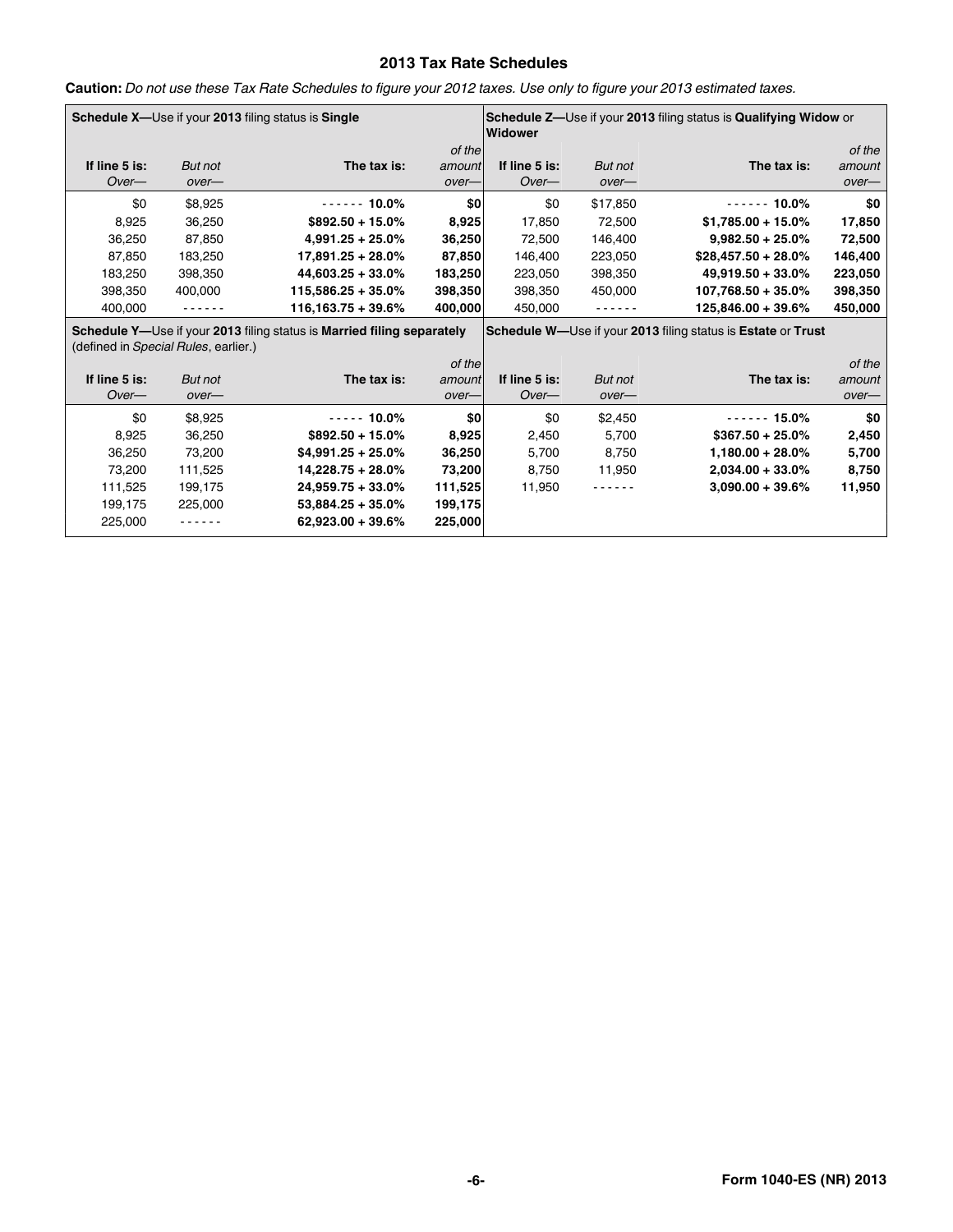#### 2013 Self-Employment Tax and Deduction Worksheet for Lines 1 and 11 of the Estimated Tax Worksheet

|     | <b>1a.</b> Enter your expected income and profits subject to self-employment tax <sup>*</sup> <b>1a.</b>                                                                                                                                                                                                                    |     |                           |    |  |
|-----|-----------------------------------------------------------------------------------------------------------------------------------------------------------------------------------------------------------------------------------------------------------------------------------------------------------------------------|-----|---------------------------|----|--|
|     | <b>b.</b> If you will have farm income and also receive social security retirement or disability benefits,<br>enter your expected Conservation Reserve Program payments that will be included on<br>Schedule F (Form 1040) or listed on Schedule K-1 (Form 1065)                                                            |     | b. $\qquad \qquad$        |    |  |
| 2.  |                                                                                                                                                                                                                                                                                                                             | 2.  |                           |    |  |
| З.  |                                                                                                                                                                                                                                                                                                                             |     | 3. $\qquad \qquad$        |    |  |
| 4.  | Multiply line 3 by 2.9% (.029) $\ldots$ $\ldots$ $\ldots$ $\ldots$ $\ldots$ $\ldots$ $\ldots$ $\ldots$ $\ldots$ $\ldots$ $\ldots$                                                                                                                                                                                           |     |                           | 4. |  |
| 5.  | Social security tax maximum income response to the contract of the security tax maximum income response to the                                                                                                                                                                                                              |     | 5. \$113,700              |    |  |
| 6.  | Enter your expected wages (if subject to social security tax or the 6.2% portion of tier 1<br>railroad retirement tax) (a) and the contract of the contract of the contract of the contract of the contract of the contract of the contract of the contract of the contract of the contract of the contract of the contract | 6.  |                           |    |  |
| 7.  | Subtract line 6 from line 5 and 1 and 1 and 1 and 1 and 1 and 1 and 1 and 1 and 1 and 1 and 1 and 1 and 1 and 1<br>Note. If line 7 is zero or less, enter -0- on line 9 and skip to line 10                                                                                                                                 |     | 7. $\qquad \qquad \qquad$ |    |  |
| 8.  |                                                                                                                                                                                                                                                                                                                             |     |                           |    |  |
| 9.  | Multiply line 8 by 12.4% (.124) $\ldots$ $\ldots$ $\ldots$ $\ldots$ $\ldots$ $\ldots$ $\ldots$ $\ldots$ $\ldots$ $\ldots$ $\ldots$                                                                                                                                                                                          |     |                           | 9. |  |
| 10. | Add lines 4 and 9. Enter the result here and on line 11 of your 2013 Estimated Tax Worksheet                                                                                                                                                                                                                                |     |                           |    |  |
| 11. | Multiply line 10 by 50% (.50). This is your expected deduction for self-employment tax on<br>Form 1040NR, line 27. Subtract this amount when figuring your expected AGI on line 1 of<br>your 2013 Estimated Tax Worksheet (e.g., e.g., e.g., e.g., e.g., e.g., e.g., e.g., e.g., e.g., e.g.,                                | 11. |                           |    |  |

\*Your net profit from self-employment is found on Schedule C (Form 1040), line 31; Schedule F (Form 1040), line 34; Schedule K-1 (Form 1065), box 14, code A; and Schedule K-1 (Form 1065-B), box 9, code J1.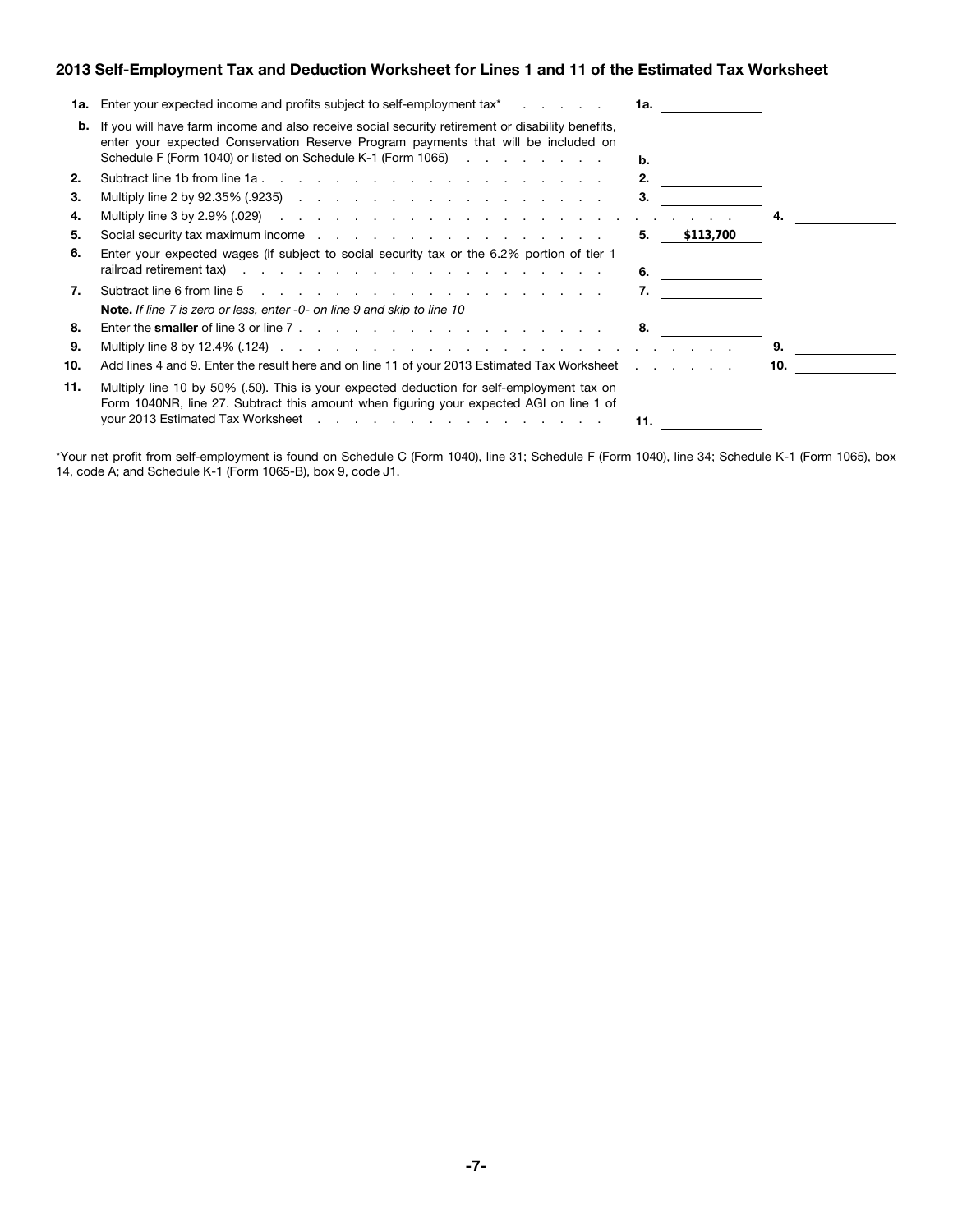## 2013 Estimated Tax Worksheet—For Nonresident Alien Individuals *Keep for Your Records*

 $\mathcal{L}$ 

| 1   | Adjusted gross income you expect in 2013 (see instructions). <b>Caution.</b> If this amount is over \$300,000<br>(\$250,000 if single, \$150,000 if married filing separately), your itemized deductions and your deduction for                                                                                                                                                                                                                                                                   | 1               |  |
|-----|---------------------------------------------------------------------------------------------------------------------------------------------------------------------------------------------------------------------------------------------------------------------------------------------------------------------------------------------------------------------------------------------------------------------------------------------------------------------------------------------------|-----------------|--|
| 2   | Estimated itemized deductions (see the <i>Itemized Deductions Worksheet</i> , earlier) entitled itemized by the control                                                                                                                                                                                                                                                                                                                                                                           | $\overline{2}$  |  |
| 3   | Subtract line 2 from line 1<br>and a series of the contract of the contract of the contract of the contract of                                                                                                                                                                                                                                                                                                                                                                                    | 3               |  |
| 4   | Exemptions. Multiply \$3,900 by the number of personal exemptions. Caution. See the Deduction for                                                                                                                                                                                                                                                                                                                                                                                                 |                 |  |
|     |                                                                                                                                                                                                                                                                                                                                                                                                                                                                                                   | 4               |  |
| 5   | Subtract line 4 from line 3<br>the contract of the contract of the contract of the contract of the contract of                                                                                                                                                                                                                                                                                                                                                                                    | 5               |  |
|     | Tax. Figure your tax on the amount on line 5 by using the 2013 Tax Rate Schedules, earlier.                                                                                                                                                                                                                                                                                                                                                                                                       |                 |  |
| 6   |                                                                                                                                                                                                                                                                                                                                                                                                                                                                                                   | 6               |  |
|     | Caution. If you will have qualified dividends or a net capital gain, see chapter 2 of Pub. 505 to figure the tax.                                                                                                                                                                                                                                                                                                                                                                                 | $\overline{7}$  |  |
| 7   | Add lines 6 and 7. Add to this amount any other taxes you expect to include in the total on Form 1040NR,                                                                                                                                                                                                                                                                                                                                                                                          |                 |  |
| 8   | $line 42$ $\ldots$ $\ldots$<br>the contract of the contract of the contract of the contract of the contract of the contract of the contract of                                                                                                                                                                                                                                                                                                                                                    |                 |  |
|     |                                                                                                                                                                                                                                                                                                                                                                                                                                                                                                   | 8               |  |
| 9   | Credits (see instructions). Do not include any income tax withholding on this line                                                                                                                                                                                                                                                                                                                                                                                                                | 9               |  |
| 10  |                                                                                                                                                                                                                                                                                                                                                                                                                                                                                                   | 10              |  |
| 11  |                                                                                                                                                                                                                                                                                                                                                                                                                                                                                                   | 11              |  |
| 12  | Other taxes, including, if applicable, Additional Medicare Tax (see instructions)                                                                                                                                                                                                                                                                                                                                                                                                                 | 12              |  |
| 13  | Add lines 10 through 12. This is your estimated 2013 tax on income effectively connected with a U.S. trade or business                                                                                                                                                                                                                                                                                                                                                                            | 13              |  |
| 14  | 14<br>Total expected 2013 income not effectively connected with a U.S. trade or business                                                                                                                                                                                                                                                                                                                                                                                                          |                 |  |
| 15  | Multiply line 14 by 30% or lower tax treaty rate (see the 2012 Form 1040NR instructions).                                                                                                                                                                                                                                                                                                                                                                                                         | 15              |  |
| 16a | Add lines 13 and 15<br>the contract of the contract of the contract of the contract of the contract of                                                                                                                                                                                                                                                                                                                                                                                            | <b>16a</b>      |  |
| b   | Additional child tax credit, fuel tax credit, and refundable credits from Forms 8801 and 8885                                                                                                                                                                                                                                                                                                                                                                                                     | 16 <sub>b</sub> |  |
| c   | Total 2013 estimated tax. Subtract line 16b from line 16a. If zero or less, enter -0-<br><b>Contract Contract</b>                                                                                                                                                                                                                                                                                                                                                                                 | 16с             |  |
| 17a | Multiply line 16c by 90% (66 $\frac{2}{3}$ % for farmers and fishermen) $\ldots$ .<br>17a                                                                                                                                                                                                                                                                                                                                                                                                         |                 |  |
| b   | 17 <sub>b</sub><br>Required annual payment based on prior year's tax (see instructions). .                                                                                                                                                                                                                                                                                                                                                                                                        |                 |  |
| C   | <b>Required annual payment to avoid a penalty.</b> Enter the <b>smaller</b> of line 17a or 17b<br>▶                                                                                                                                                                                                                                                                                                                                                                                               | 17c             |  |
|     | Caution. Generally, if you do not prepay (through income tax withholding and estimated tax payments) at least the amount<br>on line 17c, you may owe a penalty for not paying enough estimated tax. To avoid a penalty, make sure your estimate on line<br>16c is as accurate as possible. Even if you pay the required annual payment, you may still owe tax when you file your return.<br>If you prefer, you can pay the amount shown on line 16c. For more details, see chapter 2 of Pub. 505. |                 |  |
| 18  | Income tax withheld and estimated to be withheld during 2013 plus any amount paid with Form 1040-C                                                                                                                                                                                                                                                                                                                                                                                                | 18              |  |
| 19a | 19a<br>Subtract line 18 from line 17c                                                                                                                                                                                                                                                                                                                                                                                                                                                             |                 |  |
|     | Is the result zero or less?                                                                                                                                                                                                                                                                                                                                                                                                                                                                       |                 |  |
|     | Yes. Stop here. You are not required to make estimated tax payments.                                                                                                                                                                                                                                                                                                                                                                                                                              |                 |  |
|     | No. Go to line 19b.                                                                                                                                                                                                                                                                                                                                                                                                                                                                               |                 |  |
| b   | Subtract line 18 from line 16c<br>19 <sub>b</sub><br>and a state of                                                                                                                                                                                                                                                                                                                                                                                                                               |                 |  |
|     | Is the result less than \$1,000?                                                                                                                                                                                                                                                                                                                                                                                                                                                                  |                 |  |
|     | Yes. Stop here. You are not required to make estimated tax payments.                                                                                                                                                                                                                                                                                                                                                                                                                              |                 |  |
|     | No. Go to line 20 to figure your required payment.                                                                                                                                                                                                                                                                                                                                                                                                                                                |                 |  |
| 20  | . If your first payment is due April 15, 2013, enter 1/4 of line 19a (minus any 2012 overpayment you are applying to<br>this installment) here and on your estimated tax payment voucher(s) if you are paying by check or money order.                                                                                                                                                                                                                                                            |                 |  |
|     | . If you do not have wages subject to U.S. income tax withholding and your first payment is due June 17, 2013, enter                                                                                                                                                                                                                                                                                                                                                                              |                 |  |
|     | $1/2$ of line 17c on your first voucher and $1/4$ of line 17c on your second and third vouchers. Reduce each installment<br>by 1/3 of line 18 and any 2012 overpayment you are applying to the installment. Do not enter an amount on line 20.                                                                                                                                                                                                                                                    | 20              |  |
|     |                                                                                                                                                                                                                                                                                                                                                                                                                                                                                                   |                 |  |

For Privacy Act and Paperwork Reduction Act Notice, see the instructions.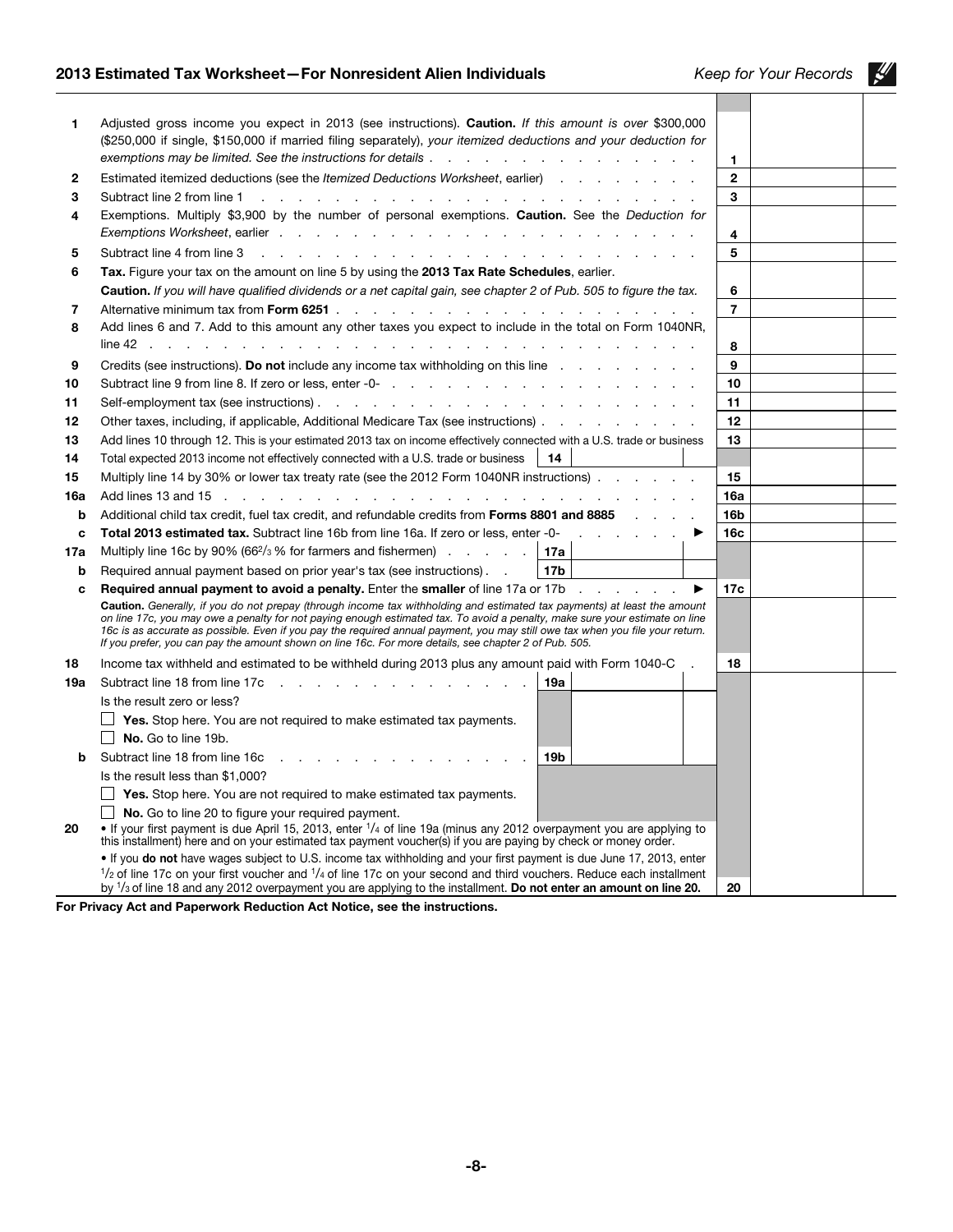Record of Estimated Tax Payments (Farmers, fishermen, and fiscal year taxpayers, see page 2 for payment due dates.)

|                   |                                                                 |                      |                                                                                      |                                                             |                                             | Keep for Your Records                                                                                   | - 67                        |
|-------------------|-----------------------------------------------------------------|----------------------|--------------------------------------------------------------------------------------|-------------------------------------------------------------|---------------------------------------------|---------------------------------------------------------------------------------------------------------|-----------------------------|
| Payment<br>number | Payment<br>(a) Amount<br>(b) Date<br>due<br>due<br>paid<br>date |                      | (c) Check or<br>money order number or<br>credit or debit card<br>confirmation number | (d) Amount paid<br>(do not include<br>any convenience fee)* | (e) $2012$<br>overpayment<br>credit applied | (f) Total amount<br>paid and credited<br>(add <b>(d)</b> and <b>(e)</b> )                               |                             |
|                   | Apr. 15, 2013                                                   |                      |                                                                                      |                                                             |                                             |                                                                                                         |                             |
|                   | 2 Jun. 17, 2013                                                 |                      |                                                                                      |                                                             |                                             |                                                                                                         |                             |
|                   | 3 Sep. 16, 2013                                                 |                      |                                                                                      |                                                             |                                             |                                                                                                         |                             |
|                   | 4 Jan. 15, 2014*                                                |                      |                                                                                      |                                                             |                                             |                                                                                                         |                             |
|                   | <b>Total</b>                                                    |                      |                                                                                      |                                                             |                                             |                                                                                                         |                             |
|                   | $\cdots$ $\cdots$                                               | $\sim$ $\sim$ $\sim$ | .                                                                                    | $\cdots$ $\cdots$<br>$\cdot$ $\cdot$                        |                                             | $\mathbf{u}$ , and $\mathbf{u}$ , and $\mathbf{u}$ , and $\mathbf{u}$ , and $\mathbf{u}$ , $\mathbf{u}$ | $\sim$ $\sim$ $\sim$ $\sim$ |

\*You can deduct the convenience fee charged by the service provider in 2013 as a miscellaneous itemized deduction (subject to the 2%-of-AGI limit) on your 2013 income tax return.

\*\* You do not have to make this payment if you file your 2013 tax return by January 31, 2014, and pay the entire balance due with your return.

#### Privacy Act and Paperwork Reduction

Act Notice. We ask for this information to carry out the tax laws of the United States. We need it to figure and collect the right amount of tax. Our legal right to ask for this information is Internal Revenue Code section 6654, which requires that you pay your taxes in a specified manner to avoid being penalized. Additionally, section 6001, 6011, and 6012(a) and their regulations require you to file a return or statement for any tax for which you are liable; section 6109 requires you to provide your identifying number. Failure to provide this information, or providing false or fraudulent information, may subject you to penalties.

You are not required to provide the information requested on a form that is subject to the Paperwork Reduction Act unless the form displays a valid OMB control number. Books or records relating to a form or its instructions must be

retained as long as their contents may become material in the administration of any Internal Revenue law. Generally, tax returns and return information are confidential, as stated in Code section 6103.

We may disclose the information to the Department of Justice for civil or criminal litigation and to other federal agencies, as provided by law. We may disclose it to cities, states, the District of Columbia, and U.S. commonwealths or possessions to carry out their tax laws. We may also disclose this information to other countries under a tax treaty, to federal and state agencies to enforce federal nontax criminal laws, or to federal law enforcement and intelligence agencies to combat terrorism.

If you do not file a return, do not give the information asked for, or give fraudulent information, you may be charged penalties and be subject to criminal prosecution.

Please keep this notice with your records. It may help you if we ask you for other information. If you have any questions about the rules for filing and giving information, please call or visit any Internal Revenue Service office.

 $\blacksquare$ 

The average time and expenses required to complete and file this form will vary depending on individual circumstances. For the estimated averages, see the instructions for your income tax return.

If you have suggestions for making this package simpler, we would be happy to hear from you. See the instructions for your income tax return.

Tear off here

Form 1040-ES (NR) Department of the Treasury<br>Internal Revenue Service

| Form                                                                                                                                                                     | 1040-ES (NR)<br>Department of the Treasury<br>Internal Revenue Service                                                         |  | <b>2013</b> Estimated Tax<br><b>2013</b> Payment Voucher |  |  | OMB No. 1545-0074 |       |  |  |
|--------------------------------------------------------------------------------------------------------------------------------------------------------------------------|--------------------------------------------------------------------------------------------------------------------------------|--|----------------------------------------------------------|--|--|-------------------|-------|--|--|
|                                                                                                                                                                          | Calendar year-Due Jan. 15, 2014<br>File only if you are making a payment of estimated tax by check or money order. Return this |  |                                                          |  |  |                   |       |  |  |
| Amount of estimated tax you are<br>voucher with your check or money order payable to "United States Treasury." Write your<br>paying by                                   |                                                                                                                                |  |                                                          |  |  |                   |       |  |  |
| identifying number and "2013 Form 1040-ES (NR)" on your check or money order. Do not send<br>cash. Enclose, but do not staple or attach, your payment with this voucher. |                                                                                                                                |  |                                                          |  |  | <b>Dollars</b>    | Cents |  |  |
|                                                                                                                                                                          | Your identifying number (SSN or ITIN) (employer identification number for an estate or trust)                                  |  |                                                          |  |  |                   |       |  |  |
| bee<br>٥                                                                                                                                                                 | Your first name and initial                                                                                                    |  | Your last name                                           |  |  |                   |       |  |  |
| Ë<br>൨                                                                                                                                                                   | Address (number, street, and apt. no.)                                                                                         |  |                                                          |  |  |                   |       |  |  |

City, state, and ZIP code. If a foreign address, enter city, province or state, and country. Include postal code.

For Privacy Act and Paperwork Reduction Act Notice, see instructions.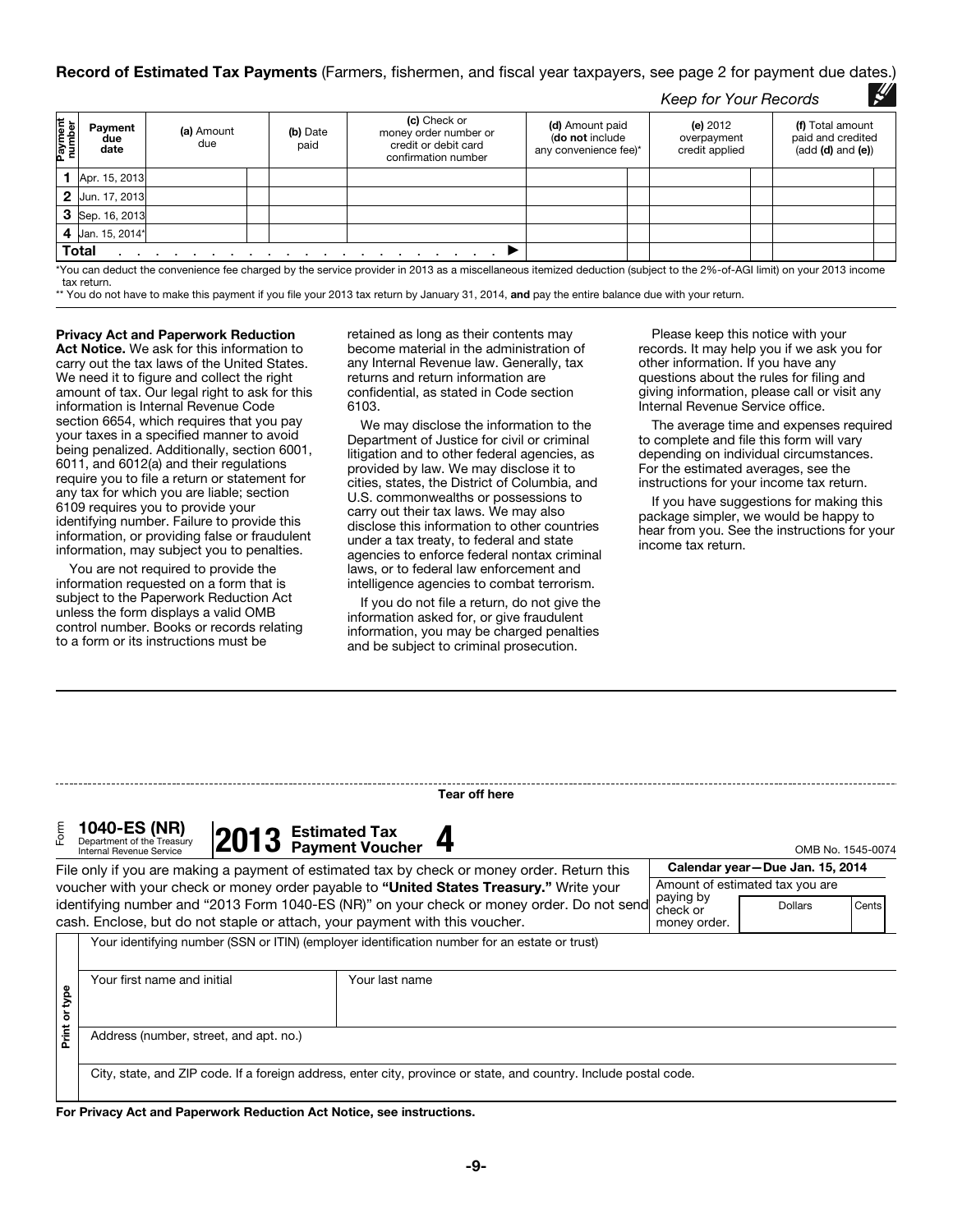## Intentionally Left Blank